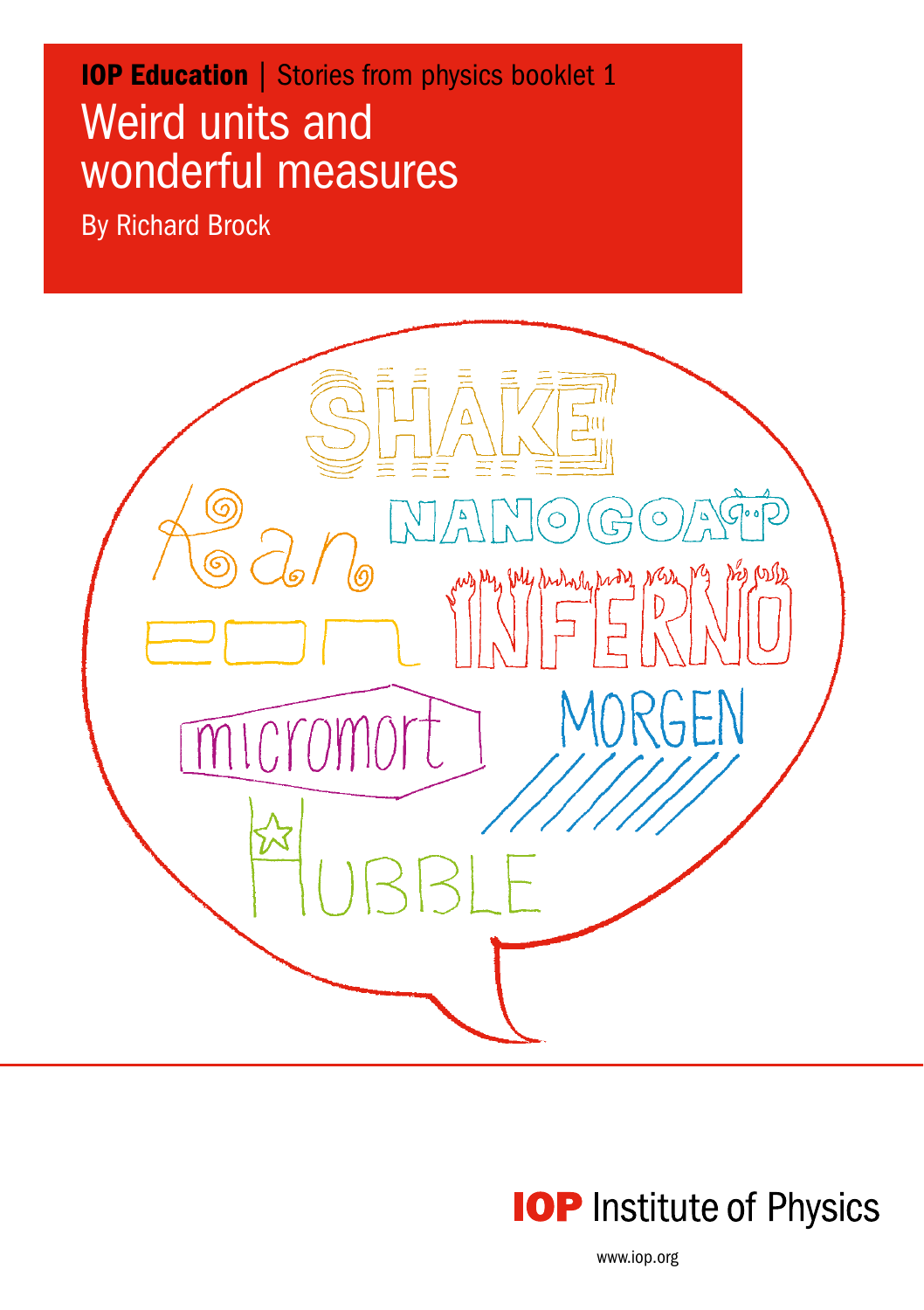Introduction

The story of physics is intertwined with the stories of people. Richard has collected some amazing, amusing and enlightening stories and I am very pleased that the IOP is able to help him to share them. I'm sure that you will be quickly taken in by the stories themselves and their engaging retelling here. They will be of interest to any teacher and are ready to use with students to bring the discipline alive and illustrate its reliance on human ingenuity and frailty.

This booklet is the first in a series and shows how physics has developed from a desire to find define and measure things that can be quantified – and then look for ways of relating them. I am sure that you will enjoy it.

Charles Tracy IOP Head of Education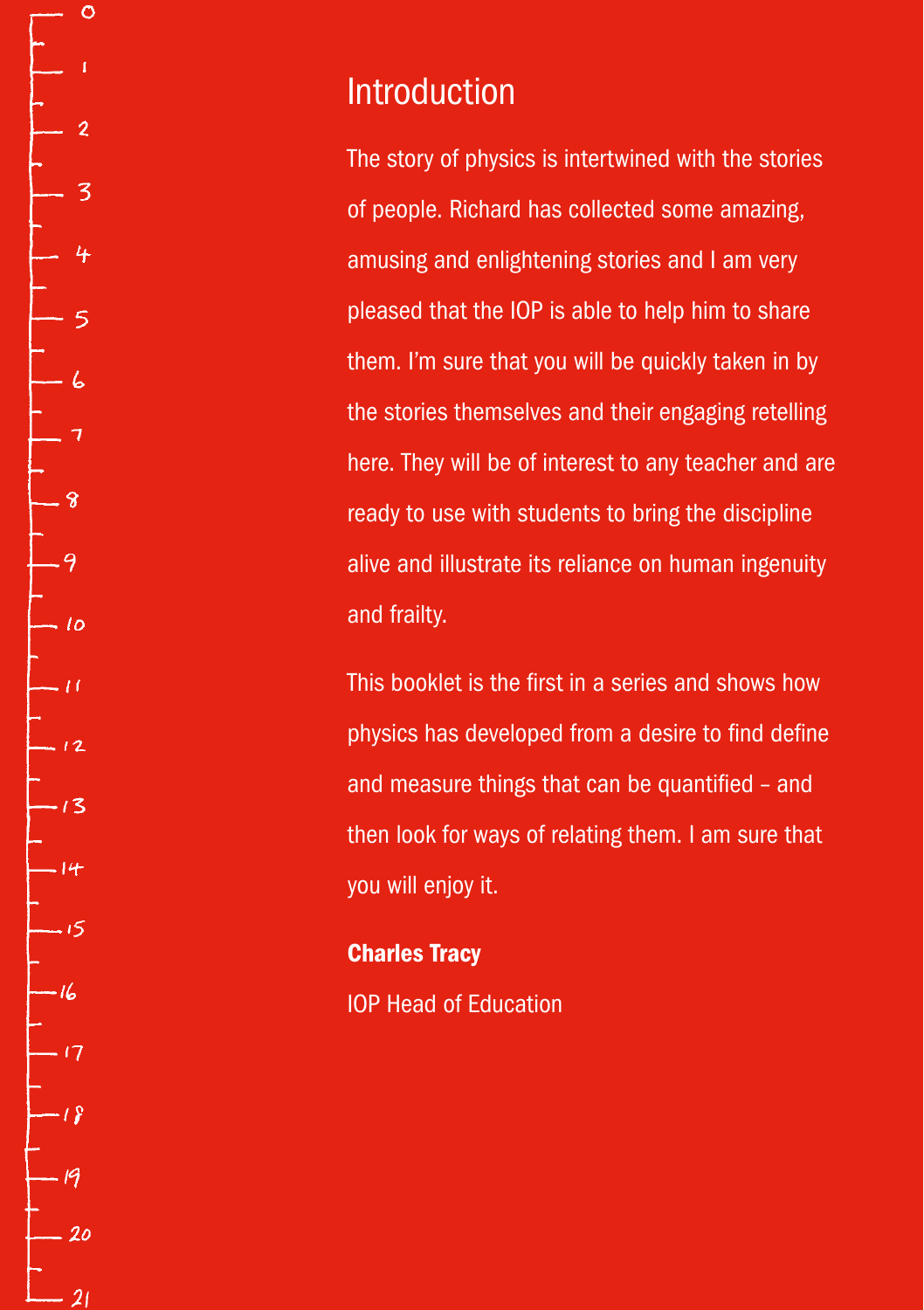### Message from the author

I can still vividly recall some of the stories I was told by my physics teachers. I remember hearing about Tycho Brahe's pet elk, his metallic false nose and Newton's many eccentricities. When I became a teacher, I would share these stories with my classes and began to collect more stories, both from talking to teachers and from my reading. Although I am no longer a school teacher, I now have a collection of hundreds of stories about physics and I am still finding new ones.

I am delighted to be working with the Institute of Physics to share these stories more widely with teachers who can, in turn, share them with their classes. Together we are creating a series of booklets which is intended to act as a catalogue of stories for teaching physics.

The history of science, and contemporary research, are full of engaging stories that are rich in humanity. Adding engaging stories which capture the imagination to physics lesson can emphasise the human side of the subject and promote students' engagement with conceptual content.

In the words of educational researcher Fritz Kubli, stories can 'fill voiceless scientific structures with life and enrich physics teaching.'

It is quite common for students to begin learning about physics by being introduced to units. Whilst knowledge of units is important for understanding physics, students can find teaching about measurement abstract and unexciting. This first volume contains a series of stories about units and the ways in which they have been used.

So, let me tell you some stories about physics…



Richard Brock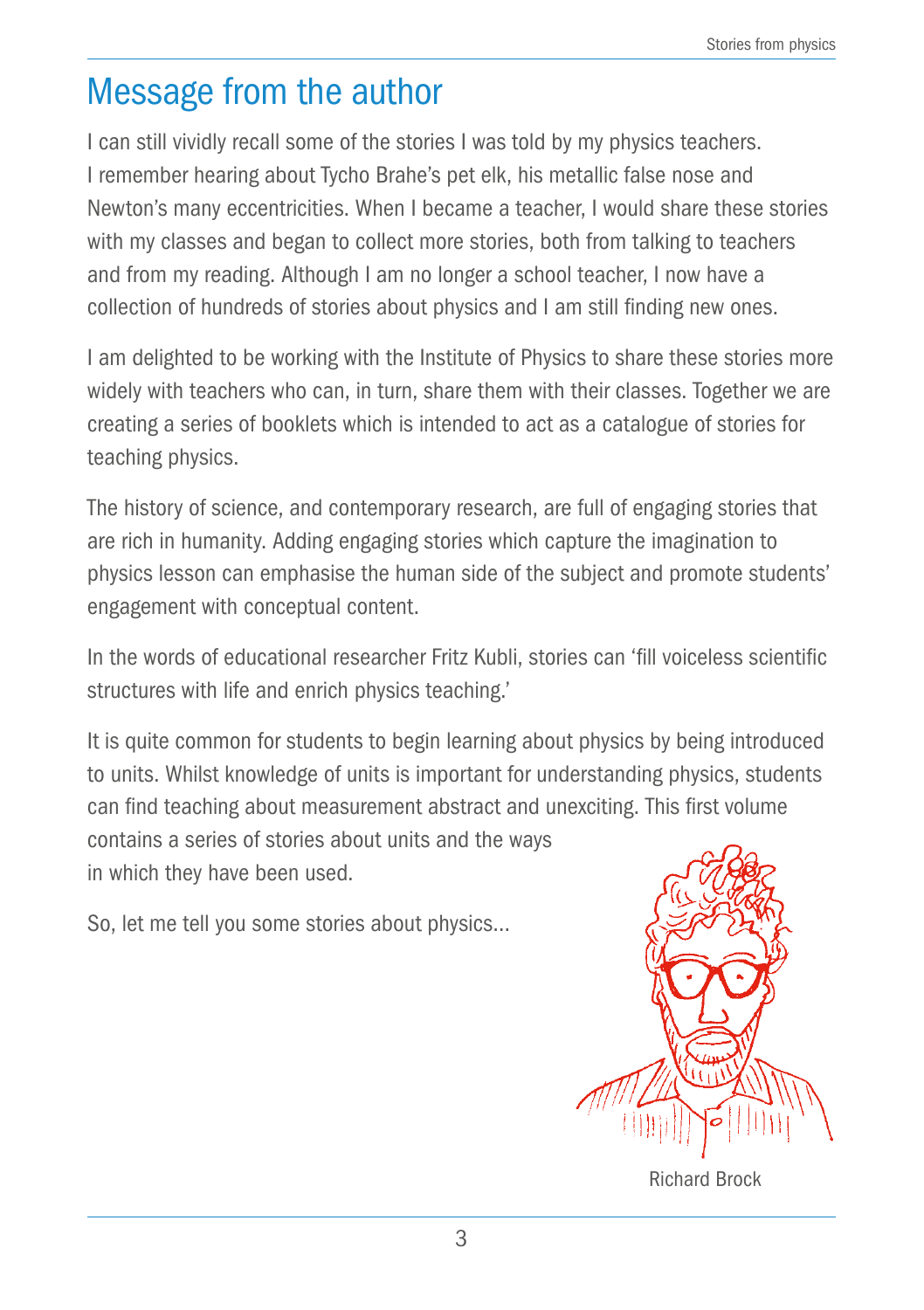## Why getting your units right matters

In December 1998, NASA launched the Mars Climate Orbiter. Its mission was to report data on the Martian atmosphere and climate. The probe was intended to function until 2004 and the construction of the orbiter and its lander were reported to have cost \$330 million.

In September 1999, as the spacecraft was about to enter Martian orbit, communication was lost. A subsequent report determined that the Orbiter had most likely been destroyed because it had entered Mars' atmosphere at the wrong angle.

The loss of the Orbiter has been attributed to a mismatch of units. The software that sent commands to the spacecraft from Earth used imperial units whilst the software on the Orbiter worked in metric units.

The Mars Climate Orbiter Mishap Investigation Board reported that the spacecraft was inserted into orbit at the dangerously low altitude of 35 miles above Mars, rather than 140 miles. This was because the imperial unit of force, the pound-force, is equal to 4.45 Newtons so the thrust produced by the orbiter to begin its orbit was incorrect by a factor of 4.45. Ooops!

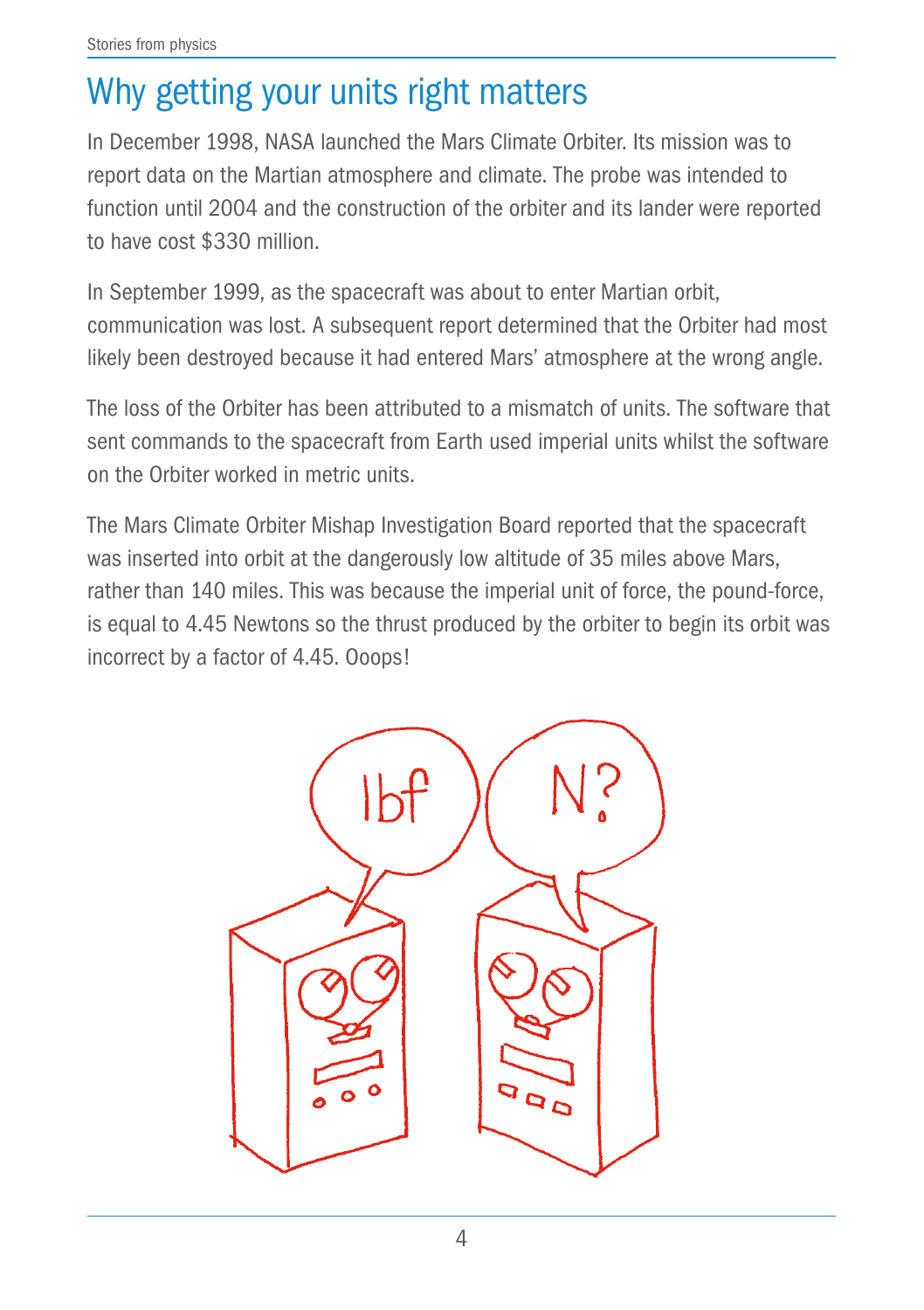## How many sets of tools does an astronaut need to change a light bulb?

Answer: two if you are in the International Space Station (ISS) and don't know which module the bulb is in!

Yet again, space is the arena where units are mismatched. But this time, everyone knows to be prepared.

The first component of the ISS was launched into orbit in 1998. It was built by an international consortium which fostered collaboration but also led to some practical quirks.

The modules built by the United States are designed using Imperial units, whilst the European, Russian and Japanese modules use metric units. Both metric and imperial tools are therefore available for the astronauts.

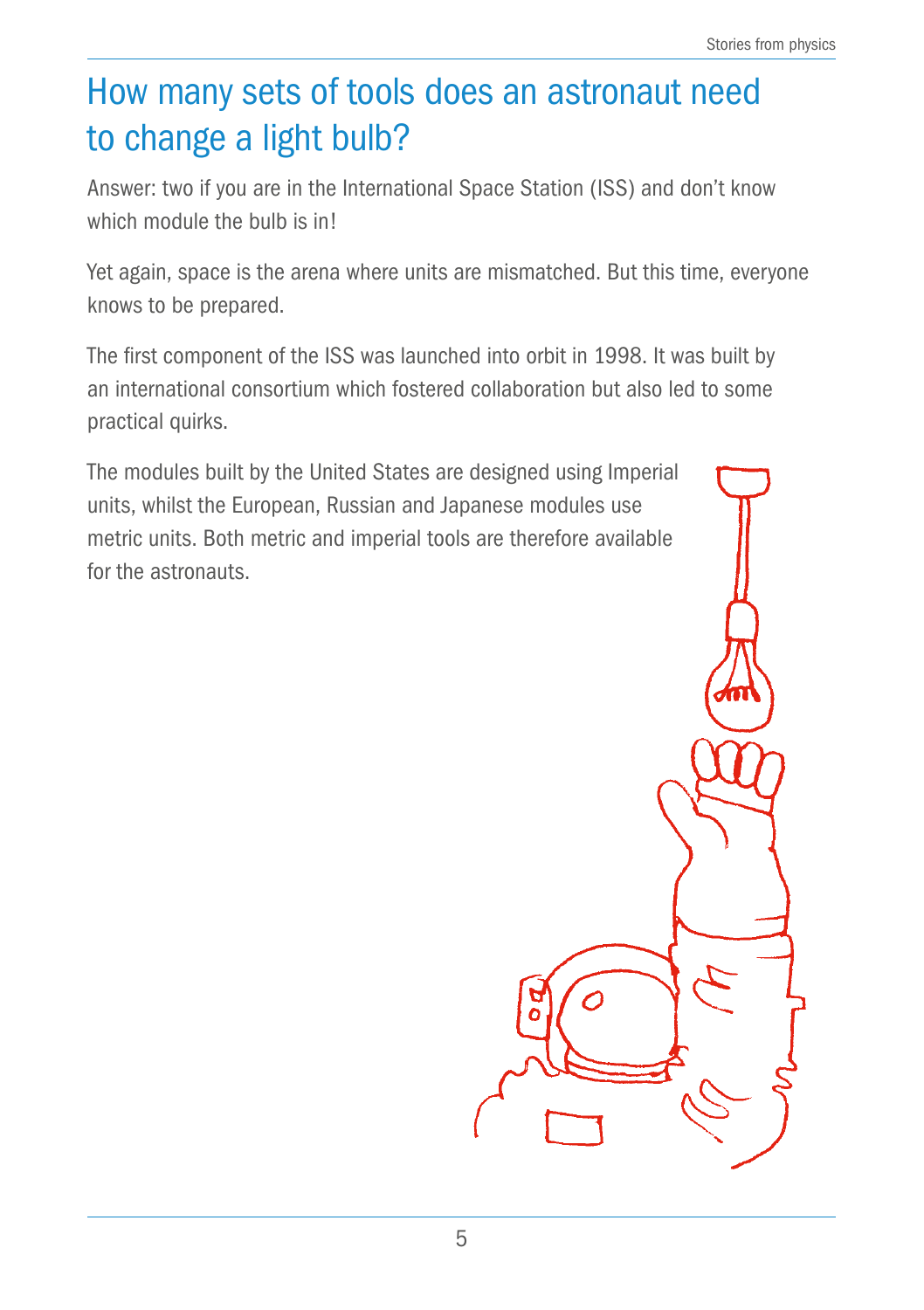## Standardising units in Revolutionary France – a scientist's anxiety and the mistaken metre

It is estimated that 250,000 different weights and measures were in use across pre-revolutionary France.



In 1791, the National Assembly attempted to standardise length measurement by defining the metre as one ten-millionth the distance from the equator to the North Pole. Astronomers Pierre Méchain and Jean Baptiste Joseph Delambre were commissioned to measure the meridian between Dunkirk and Barcelona. The surveyors would measure the distance by marking out a hundred triangles, with bases of approximately 36,000 ft, measured by moving standard 12 ft platinum rods over 3000 times.

But in the unrest that followed the revolution, the scientists' specialised equipment sparked local peoples' suspicions and both Méchain and Delambre were arrested as potential counter-revolutionaries.

Though freed from arrest, Méchain's work did not go well – he broke his arm and ribs in an accident and he began to notice inconsistencies in his data driving him into depression. He wrote to Delambre: 'After all that has happened I can no longer show myself anywhere and my only wish is to be annihilated'.

Though he initially resisted, Méchain was persuaded to return to Paris to report his findings to a conference, but whilst Delambre presented his data, Méchain refused. Assuming the French scientists had fabricated their research, a Danish delegate left the conference in disgust. Nonetheless, the conference organisers declared the scientists' data sound and used them to calculate the provisional length for the metre. Prototypes were produced based on the measurements, leading to the famous platinum standard rod in 1799.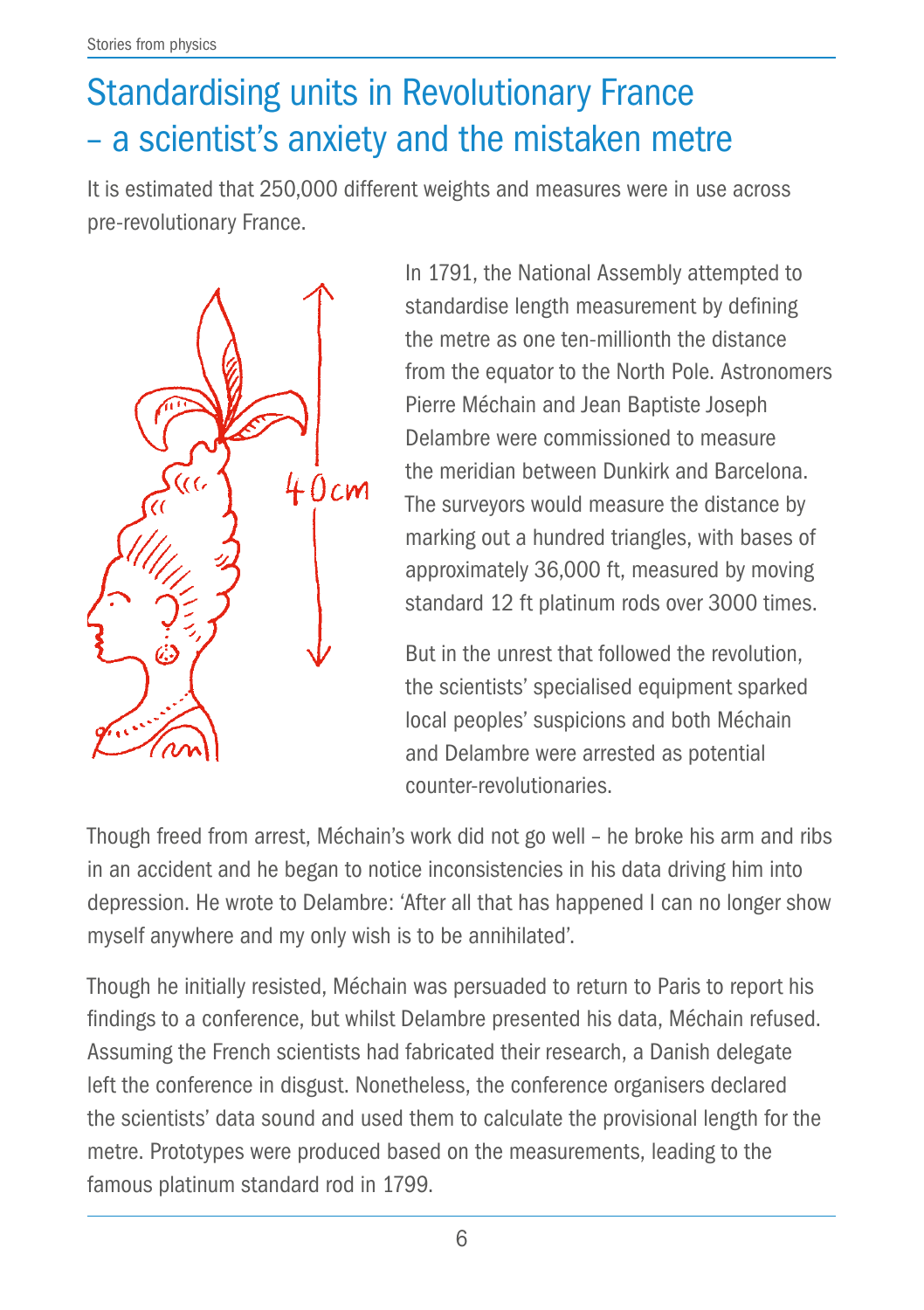Despite the honours and awards that followed the conference, Méchain continued to be plagued by doubts over his measurements and sought to collect additional data. In carrying out this research, he died from yellow fever.

Delambre received his colleague's papers after his death and found them to consist of a mess of undated, unbound pages covered in crossings out, and he had to clean up the data before it could be published.

A quarter of a century after Méchain's death, an astronomer analysing his papers found that Méchain had made mistakes and deliberately changed his data. But these distortions were minor in comparison to measurement uncertainties.



By the 1870s, the error in the measurement of the metre was well known and a debate arose between those who felt the measurement should be changed to its 'true' value and those in favour of continuity. The conservative faction won, arguing that changing the measurement would have led to international disruption

The result is that the metre used today is two parts in 10,000 shorter than the ideal of one ten-millionth the distance from the equator the North Pole (contemporary satellite data show this distance to be 10,002,290 m). Doubtless Méchain would be appalled to know that his error has persisted for centuries.

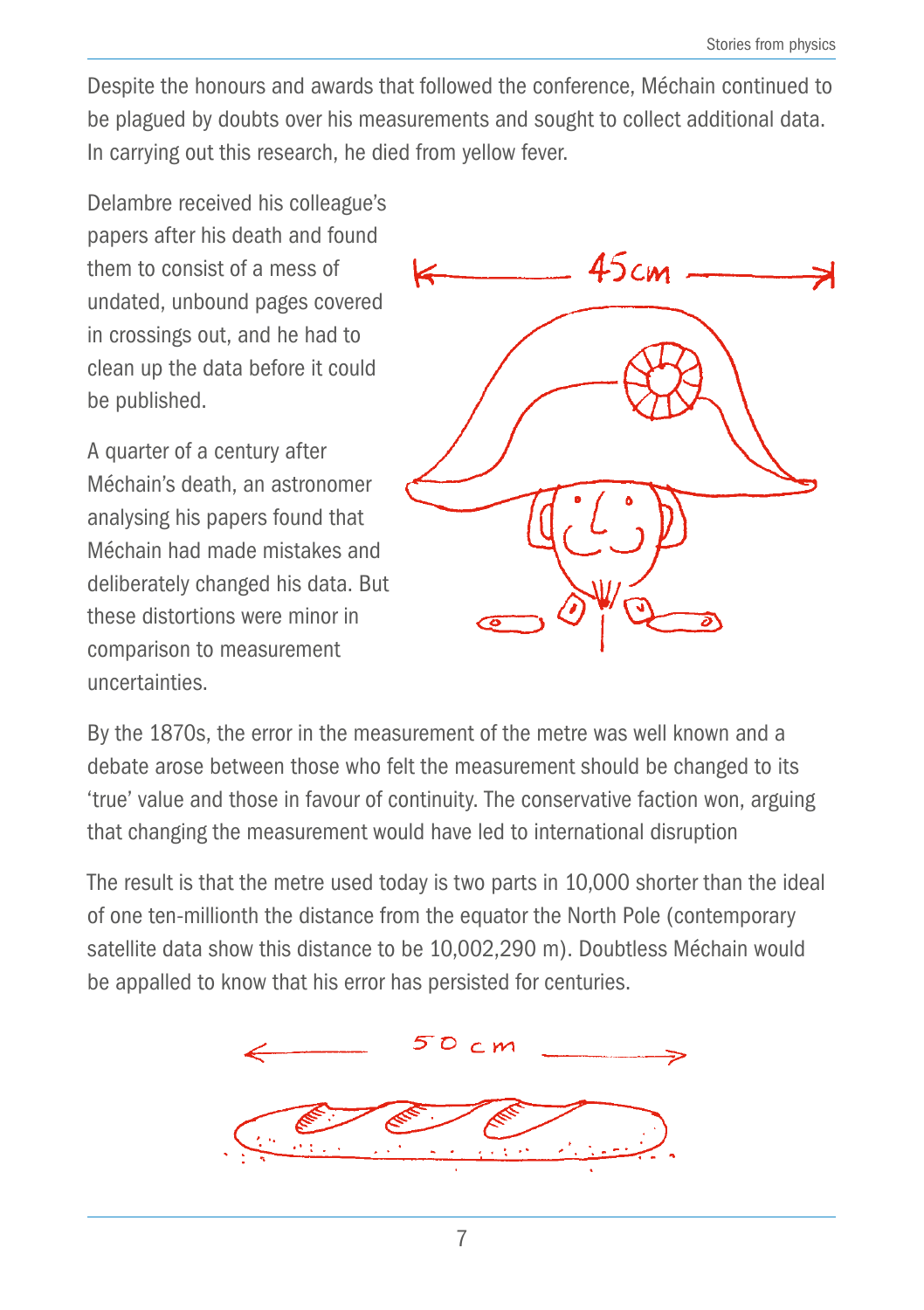## The Great British Mass Standard

Historical accounts report that a mass standard pre-dated the Norman Conquest and was referred to as the pound of the Tower of London. No physical examples of the Tower pound survive, though a bell-shaped brass weight matching the mass of the pound was found in Westminster Abbey in 1842 but has since been lost.

Whilst the Magna Carta called for further harmonisation – 'There shall be standard measures of wine, ale, and corn (the London quarter), throughout the kingdom' – standardisation came slowly. James Watt complained of the problem when communicating with scientists in Europe: 'I had a great deal of trouble in reducing the weights and measures to speak the same language; and many of the German experiments become still more difficult from their using different weights and different divisions of them in different parts of that empire'.

Watt's imperialist solution to the issue was for all nations to adopt the pound as a unit of measurement arguing: 'for the utility is so evident, that every thinking person must immediately be convinced of it'. However, he was not entirely satisfied with the existing system and proposed redefining the pound so it consisted of 10 ounces or 10,000 grains.

In 1834, the Imperial prototype masses were destroyed in a fire at the Houses of Parliament and in 1844 a new platinum prototype was produced. The British pound prototype was kept in a temperature controlled vault and lifted using an ivory fork.

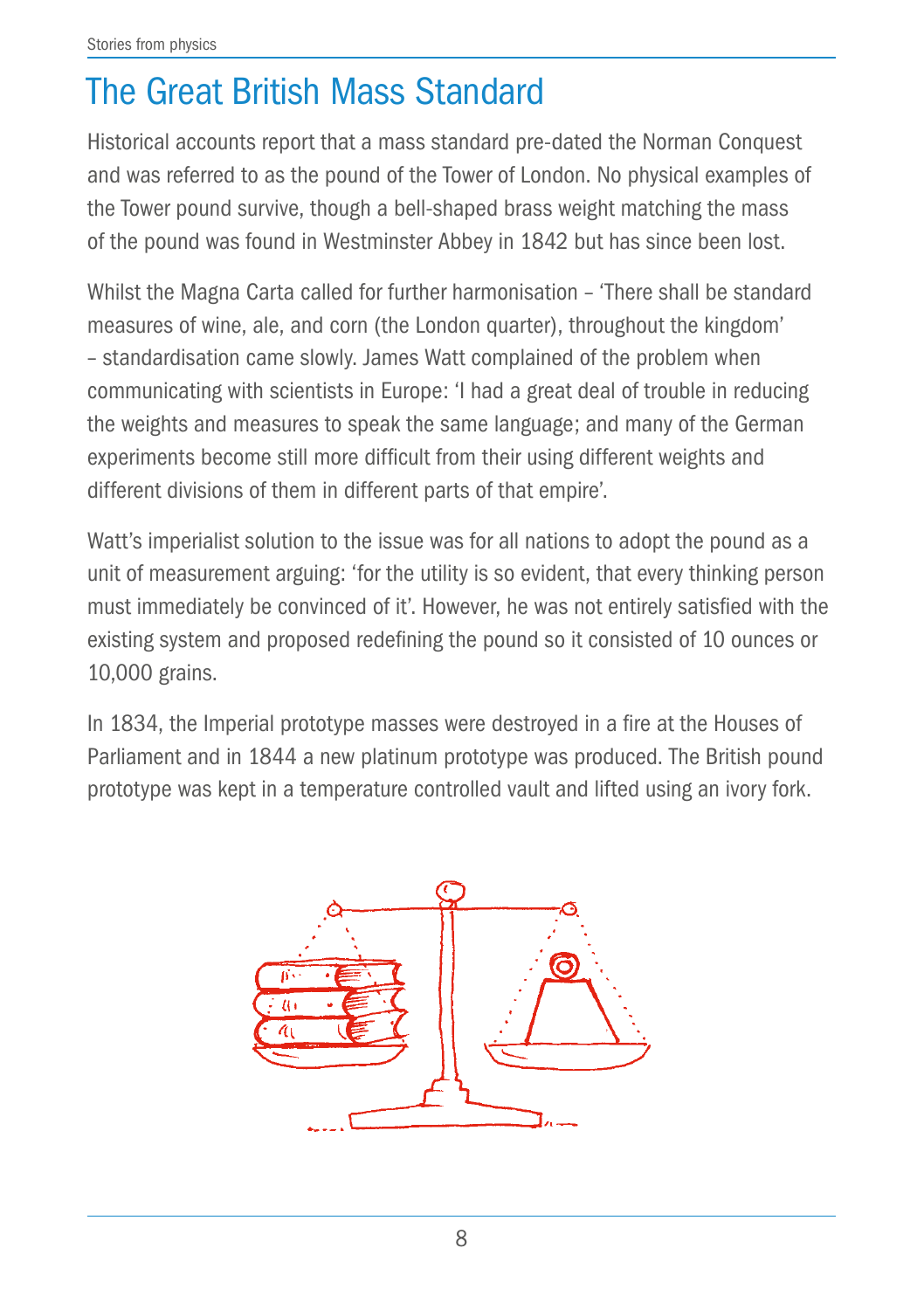## Magnificent Multipliers

The following list may be an amusing way in which to introduce and discuss prefix multipliers :

| <b>Prefix</b><br>name | <b>Multiplier</b> | <b>Suggested</b><br>collection | <b>Proposed</b><br>new unit |                |
|-----------------------|-------------------|--------------------------------|-----------------------------|----------------|
| Atto                  | $10^{-18}$        | $10^{-18}$ boys                | 1 attoboy                   |                |
| Femto                 | $10^{-15}$        | $10^{-15}$ bismols             | 1 femtobismol               |                |
| Pico                  | $10^{-12}$        | $10^{-12}$ boos                | 1 picoboo                   |                |
| Nano                  | $10^{-9}$         | $10^{-9}$ goats                | 1 nanogoat                  |                |
| Micro                 | $10 - 6$          | $10-6$ scopes                  | 1 microscope                |                |
| Milli                 | $10^{-3}$         | $10^{-3}$ cents                | 1 millicent                 |                |
| Kilo                  | 10 <sup>3</sup>   | $2x103$ mocking birds          | 2 Kilomockingbirds          |                |
| Mega                  | 106               | $106$ phones                   | 1 Megaphone                 |                |
| Giga                  | 10 <sup>9</sup>   | $109$ los                      | 1 Gigalo                    |                |
| Tera                  | $10^{12}$         | $10^{12}$ bulls                | 1 Terabull                  |                |
| Peta                  | 1015              | $10^{15}$ crouches             | 1 Peta Crouch               |                |
| Exo                   | 1018              | $10^{18}$ skeletons            | 1 Exoskeleton               | $\circ\subset$ |

## Rude units

Austin Sendek, a physics student at the University of California has started a campaign to establish 'hella' as the SI prefix for 1027. In response, B Todd Huffman wrote a letter to *Physics World*, suggesting 'tini' (pronounced with an 'ee' sound) for 10<sup>-27</sup>, insi (pronounced 'eensey') for 10<sup>-30</sup> and winsi (pronounced 'weensey') for 10-33.

He concluded, "I have tried to think of prefixes that would come in on the high end beyond 'hella' but unfortunately I could think of nothing that could not be interpreted as a rude word."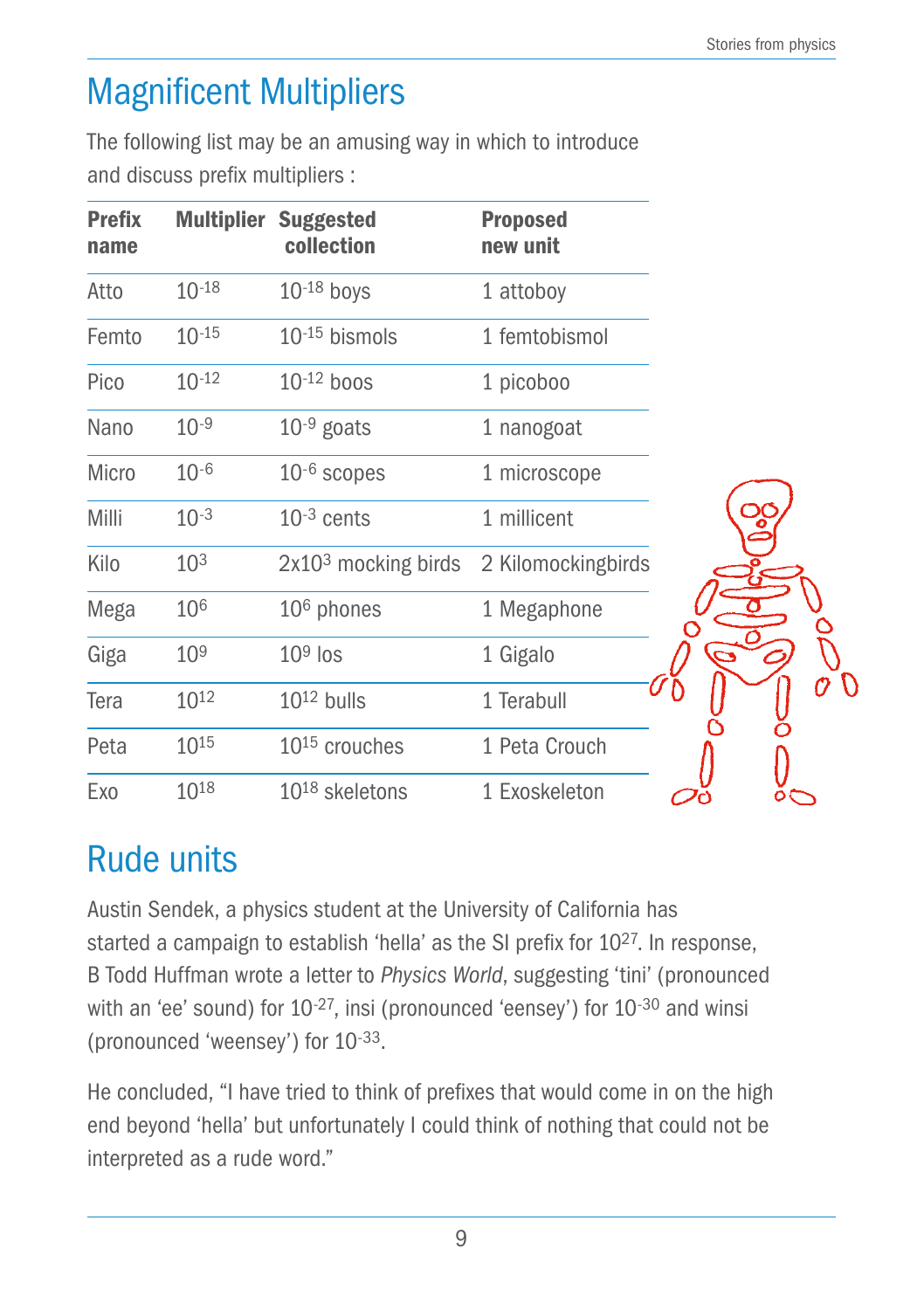### Unusual units

### Banana equivalent dose (BED)

A unit used to provide an everyday measure of radiation dose. A single banana produces an ionising radiation dose of around 0.1 μSv which has been set as the value of the banana equivalent dose. The ionising radiation dose given by a range of sources can be expressed in BEDs:



| <b>Source</b>                                                                      | <b>Banana Equivalent Dose</b> | <b>Average loss in life</b><br>expectancy |
|------------------------------------------------------------------------------------|-------------------------------|-------------------------------------------|
| Dental X-ray                                                                       | 50                            | 3 minutes                                 |
| Eating 135 g of Brazil nuts                                                        | 50                            | 3 minutes                                 |
| Flight from London to<br>New York                                                  | 700                           | 37 minutes                                |
| Year of normal background<br>dose                                                  | 27,000                        | 1 day                                     |
| Exposure limit for nuclear<br>workers                                              | 200,000                       | 7 days                                    |
| Acute radiation effects,<br>including nausea and drop<br>in white blood cell count | 10 million                    | 1 year                                    |
| Spending 10 minutes close<br>to Chernobyl reactor core<br>after meltdown           | 500 million                   | 50 years                                  |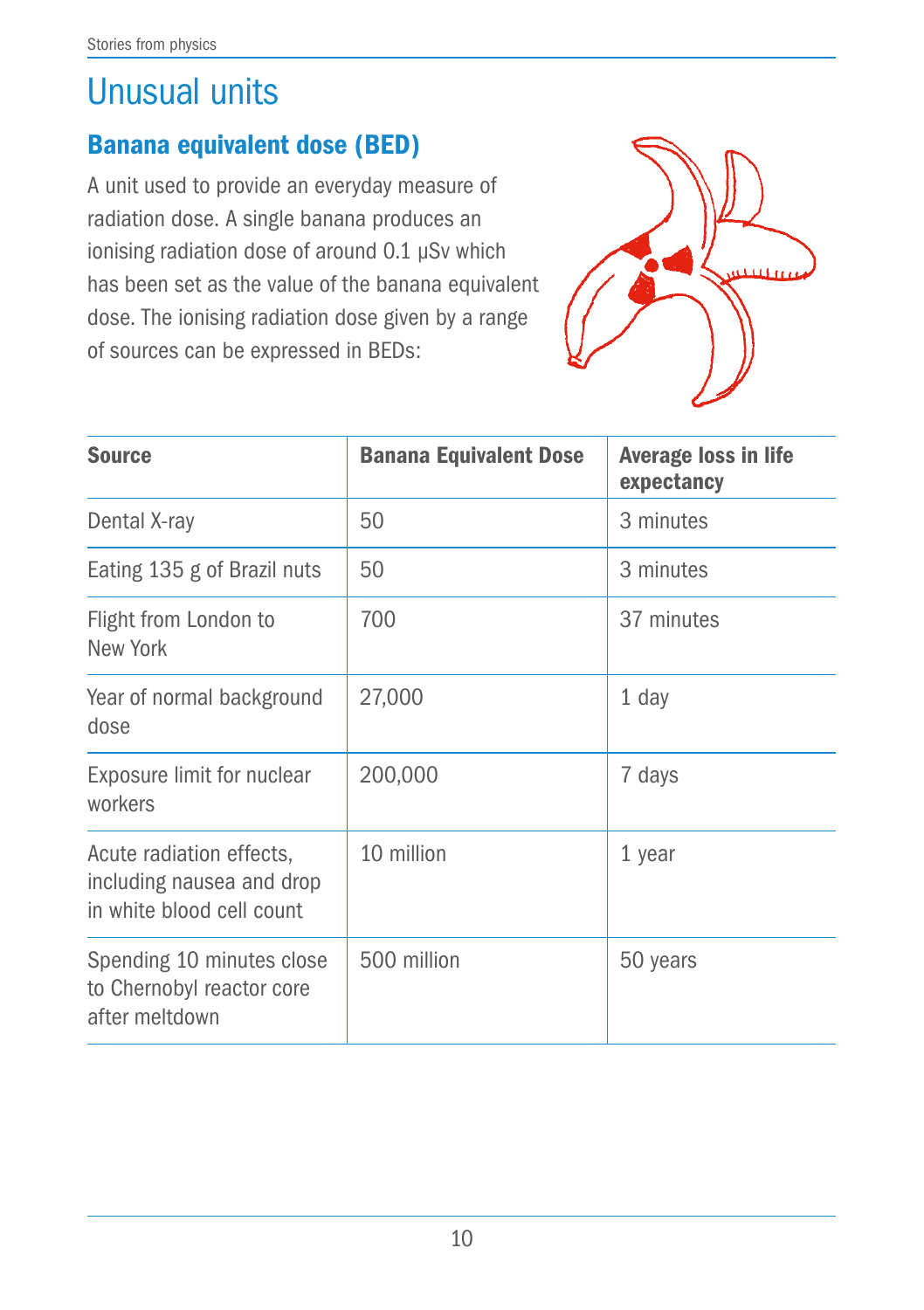#### Barn

A unit used to measure the cross-sectional area of atomic nuclei. It was devised in 1942 by MG Holloway and CP Baker and arises from the expression 'as big as a barn door' implying that, to a subatomic particle, the nucleus of an atom is an unmissable target. A barn represents an area of  $10^{-28}$  m<sup>2</sup> and the terms microbarn, nanobarn and femtobarn are used by particle physicists.

### **Crab**

The Crab Nebula contains a pulsar which is one of the brightest objects in the sky at X-ray and gamma-ray wavelengths. The nebula has become a standard for the measurement of the X-ray intensity of astronomical bodies. For example, an object with an intensity one thousandth of the nebula may be reported to measure 1 millicrab.



### **Dirac**

Due to his laconic style, the Cambridge colleagues of Nobel-prize winning physicist Paul Dirac are said to have defined one Dirac as a rate of speaking equal to one word per hour.

### Decimal hour, second and minute

In post-revolutionary France, a decimal time system was introduced. The day was divided into ten decimal hours, each of 100 minutes, leading to a decimal minute of 1.4 standard minutes and a decimal second lasting 0.86 standard seconds. The decimal time system lasted only two years from its implementation. Clocks and watches that indicated decimal time were produced. In fact, the mathematician and astronomer Pierre-Simon Laplace had his watch converted to decimal time and his work used the new time units. You can see decimal time pieces in the collection of the Musée des Artes et Métiers in Paris.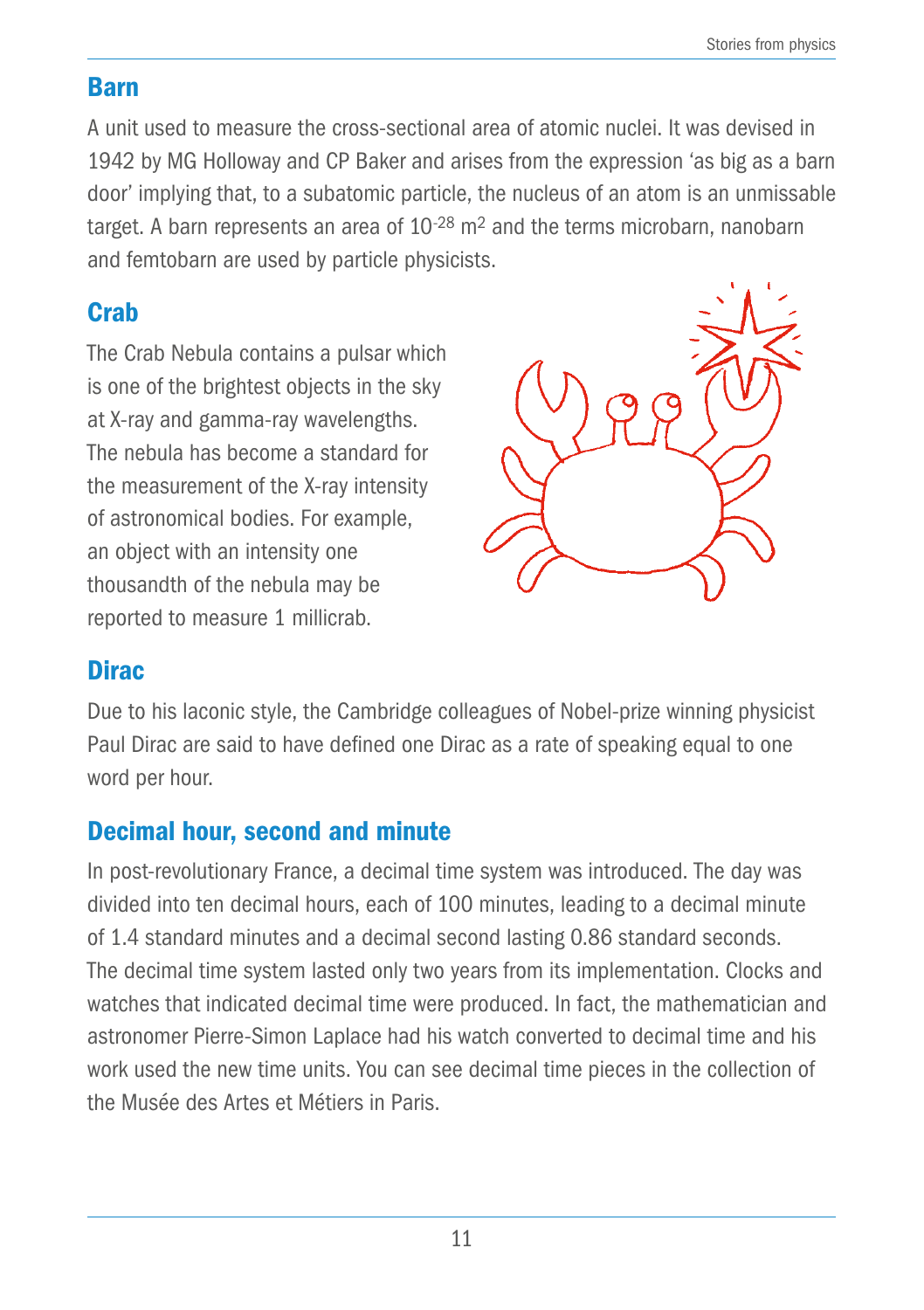#### Garn

A unit of space sickness jokingly used by NASA. Astronaut Senator Jack Garn was reported to have suffered one of the most extreme cases of space sickness on the Space Shuttle in 1985. The Garn represents the maximum level of sickness that it is possible to reach – most astronauts reach a level of a tenth of a Garn.

### Grave

The group of scientists, including French chemist Antoine-Laurent de Lavoisier, who developed the system of measures that evolved into the modern metric system, originally proposed the grave as a unit of mass equivalent to the mass of 1 litre of water at the ice point. However, during the French revolution, Lavoisier was executed, and the new commission decided on the 'gramme' which was defined as the mass of water with a volume of one cubic centimetre.

### Inferno, eon and Hubble

In a paper published shortly before his death in 1968, Soviet-American theoretical physicist and cosmologist George Gamov proposed a new set of units for cosmologists, including the inferno  $(10^9 \text{ K})$ , the eon  $(10^9 \text{ years})$  and the Hubble (109 light years).

#### Jar

An obsolete unit of capacitance. The unit is believed to be one of the oldest electrical units, introduced in 1834 by Sir William Harris. A jar represents the capacitance of an early Leiden jar, with  $9 \times 10^8$  jars being equivalent to 1 farad. The unit was used by the Royal Navy in the *Admiralty Handbook of Wireless Telegraphy* as late as 1938.



### Kan

A story, which may be apocryphal, is that a rival of American physicist Robert Millikan suggested that the unit of conceit should be the kan. The kan was defined as a large amount of conceit so for everyday measurements the millikan would be more appropriate.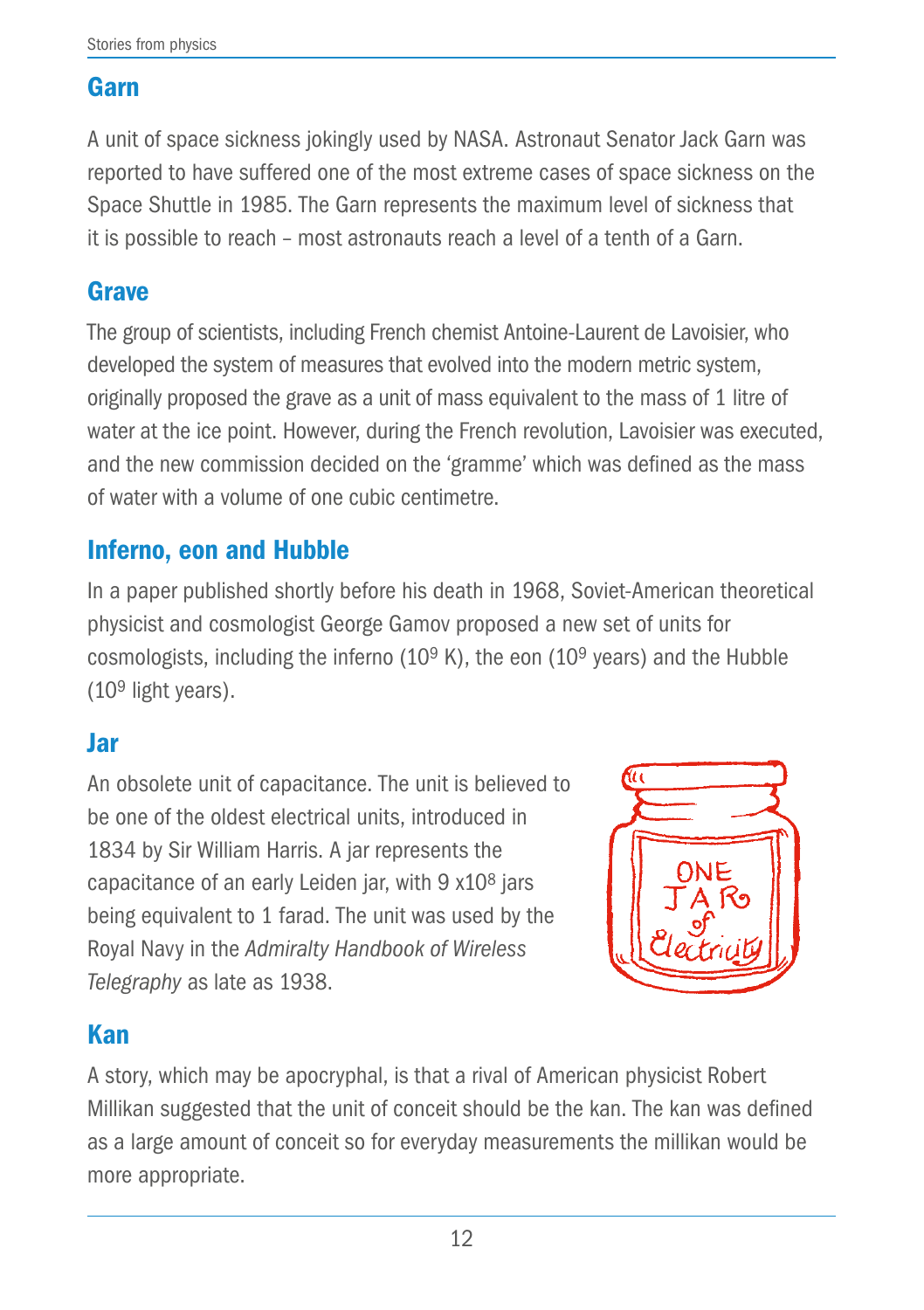#### **Micromort**

A unit to quantify risk that is equivalent to a one-in-a-million chance of death. For example, travelling in a car carries a risk of 250 miles per micromort whereas walking has a greater risk per distance at 7 miles per micromort. Horse riding is rated at 0.5 micromorts compared to 8 micromorts for hang-gliding, assuming constant risk within the activity and over time. On the theme of fatalities, the **Darwin** has been proposed as the probability that one undergraduate student will suffer a fatal injury if left to their own devices in carrying out a practical.

#### **Morgen**

A measure of area somewhere in the range of 2,168 m2 to 6,643 m2. It arises from the Germanic word for morning and refers to the amount of land that could be ploughed in one morning. When the Dutchman Peter Minuit bought the island of Manhattan, its area was given as 11,000 morgens.

#### Shake

In nuclear and astrophysics contexts, the shake is equal to 10 ns and is thought to originate from the phrase 'two shakes of a lamb's tail.' The unit refers to the period between one nucleus ejecting a neutron and the consequent fission of a second nucleus.

#### **Smoot**

A unit of length defined as the height of MIT undergraduate Oliver R. Smoot in 1958. New entrants to a fraternity at MIT were set the task of measuring the length of Harvard Bridge. Smoot laid down on the deck of the bridge, his fellow initiates chalked his height (170 cm) on the surface and he repeated the process to measure the length of the bridge as just over 360 Smoots. A plaque on the bridge commemorates the measurement. Smoot went on to became the Chairman of the American National Standards Institute.

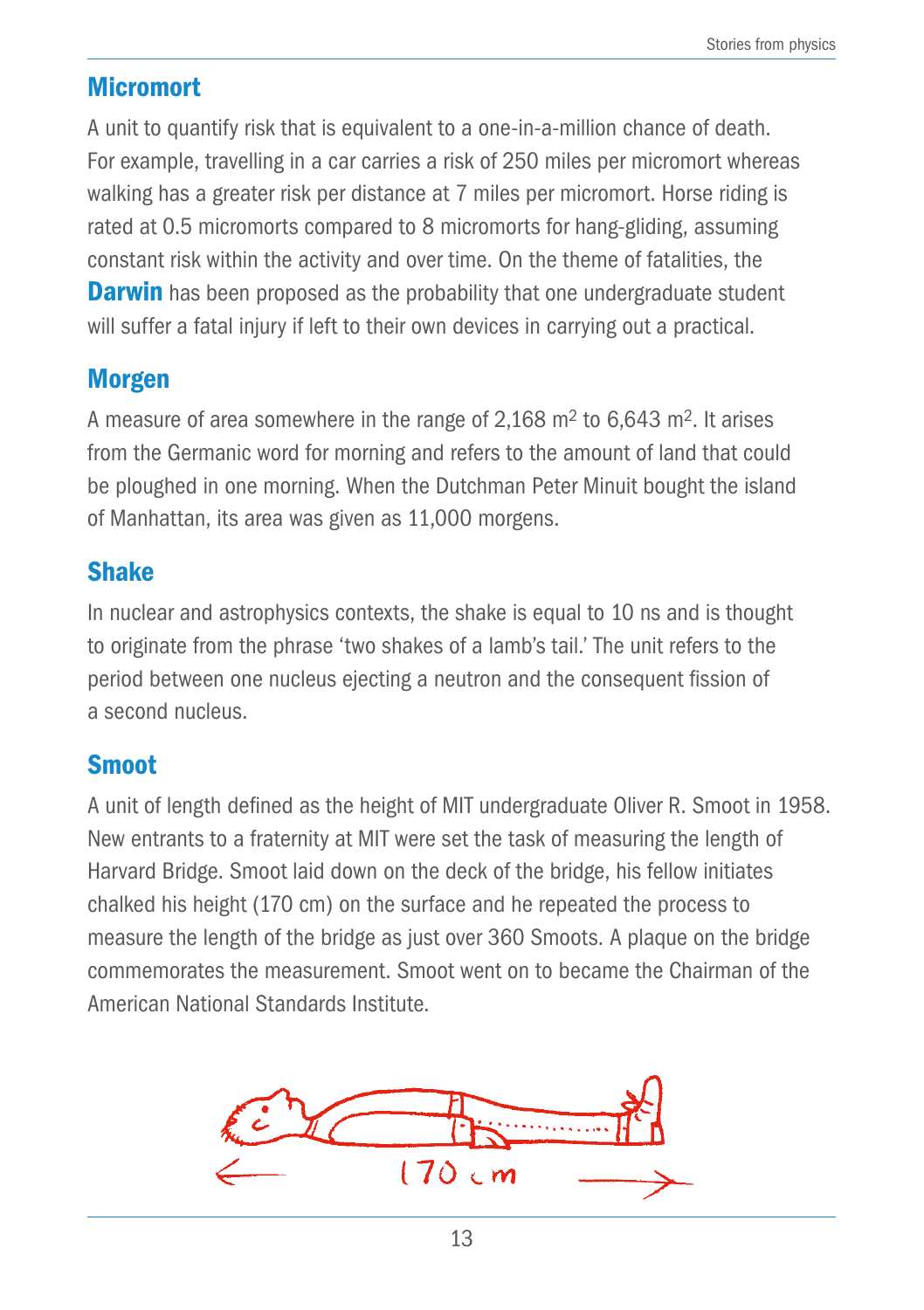For more stories about physics, follow Richard on Twitter: @RBrockPhysics

A full set of references for this booklet are available on the Stories about Physics forum on TalkPhysics at talkphysics.org/groups/stories-about-physics

## Dr Richard Brock

### Post-doctoral Fellow in Science Education at Kings' College London.

After teaching physics in secondary schools for 8 years, Richard studied for a PhD in physics education and now teaches and conducts research at King's College London.

## The Institute of Physics (IOP)

The Institute of Physics is the professional and learned society for physics in the UK and Ireland, inspiring people to develop their knowledge, understanding and enjoyment of physics.

We work with a range of partners to support and develop the teaching of physics in schools; we encourage innovation, growth and productivity in business, including addressing significant skills shortages; and we provide evidence-based advice and support to governments in the UK and Ireland. Our members come from across the physics community, whether in industry, academia, the classroom, technician roles or in training programmes as an apprentice or a student.

However our reach goes well beyond our membership to all who have an interest in physics and the contribution it makes to our culture, our society and the economy. We are a world-leading science publisher and we are proud to be a trusted and valued voice for the physics community.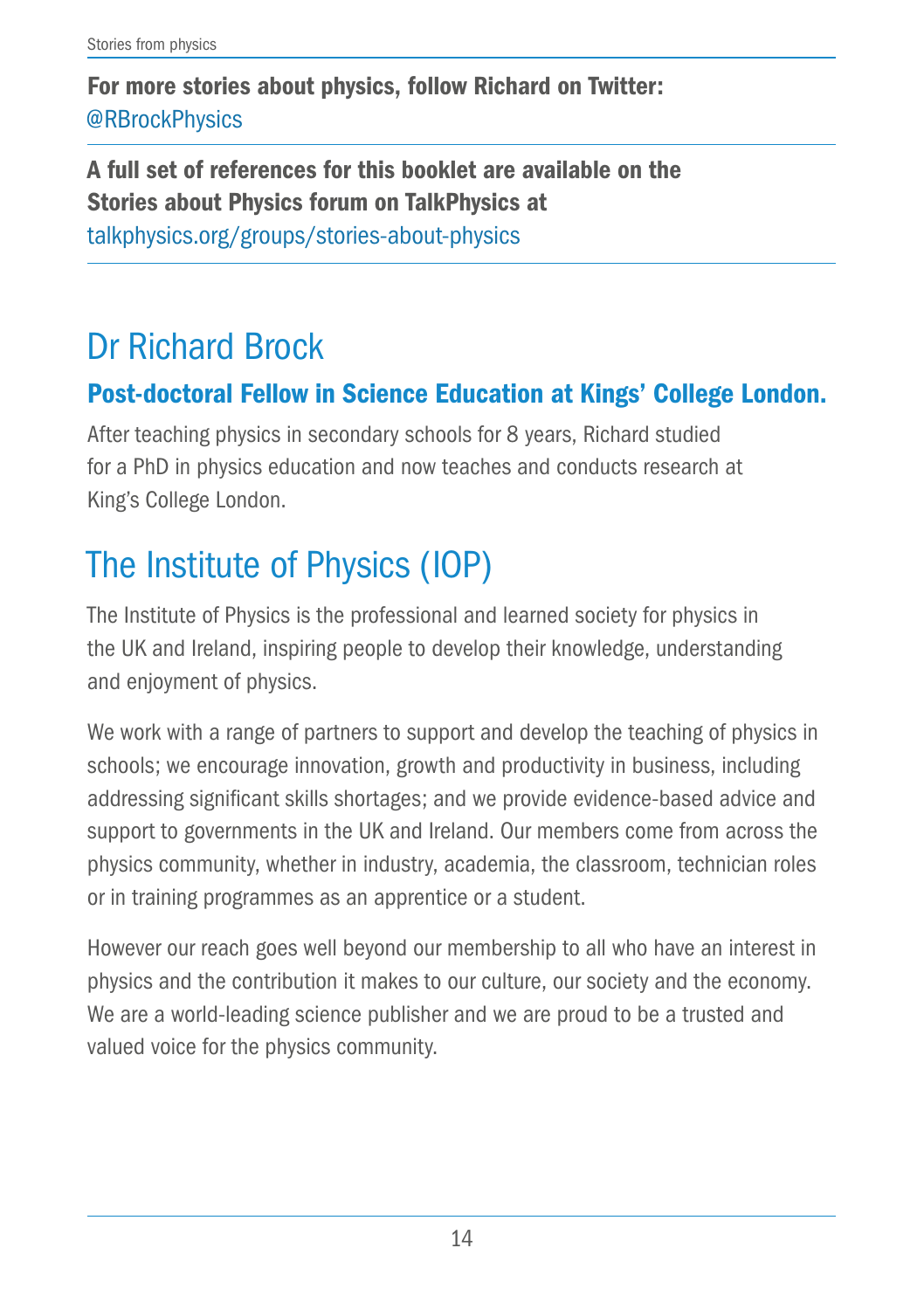

This booklet measures 210 mm in height x 148 mm in diameter. This format is otherwise known as A5 and is one of the formats within the ISO 216 paper size system. They are all progressively half the area of the previous lower number. They are as follows: A0, A1, A2, A3, A4, A5, A6, A7, A8, A9 and A10.